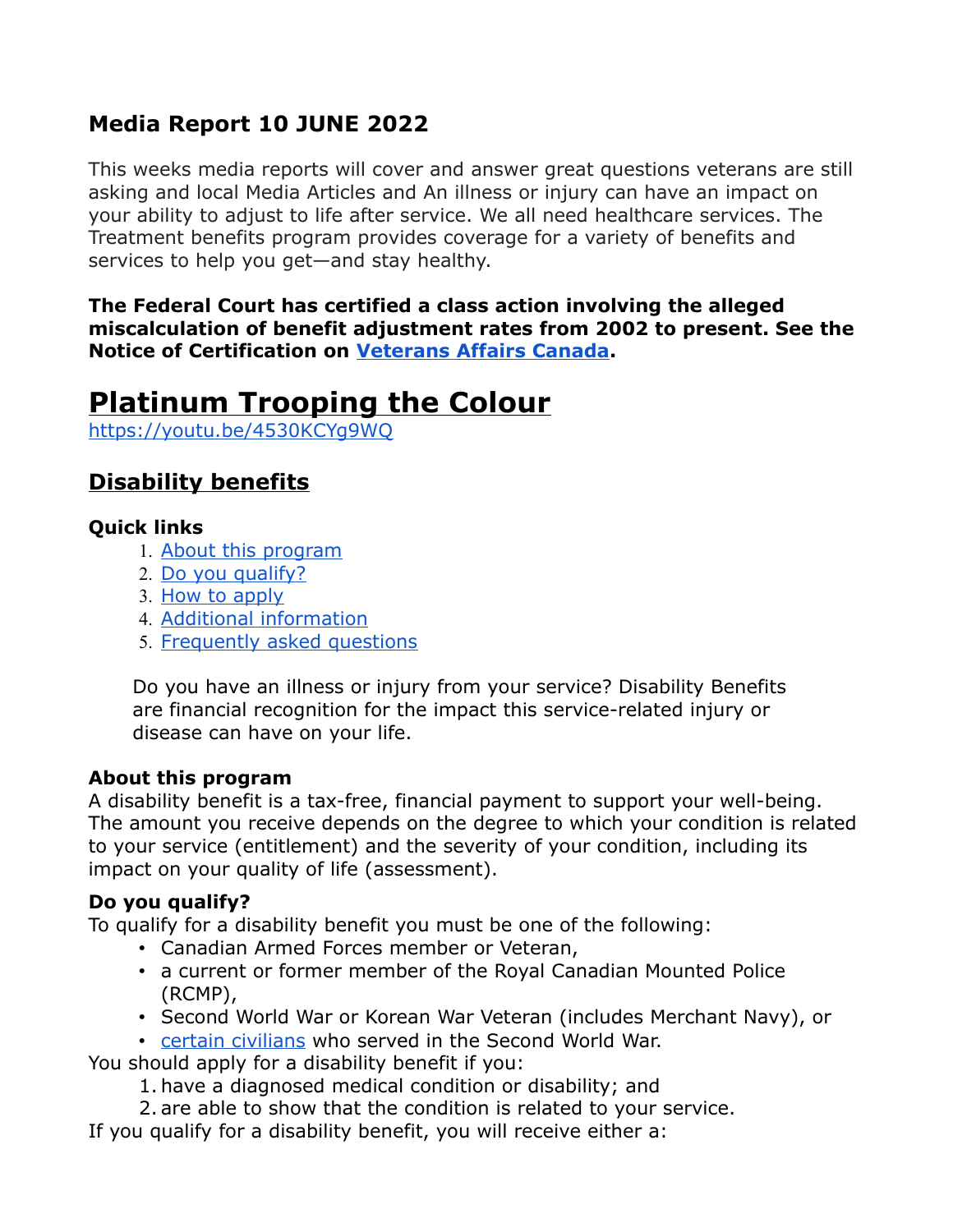- 1. Pain and suffering compensation a life-time monthly benefit or lump sum benefit – the choice is yours.
	- View the [pain and suffering compensation rates.](https://www.veterans.gc.ca/eng/resources/rates#psc)
	- [View all](https://www.veterans.gc.ca/eng/services/pension-for-life/q-and-a#a3) Pain and Suffering Compensation FAQs.

or

2. Disability pension  $*$  - a life-time monthly benefit. If you have any dependents (e.g. spouse, common-law partner and/or children), your monthly amount will be increased.

View the [disability pension rates.](https://www.veterans.gc.ca/eng/resources/rates#dispen)

\* A disability pension is provided if you served with the Canadian Armed Forces (CAF) in the Second World War or Korean War. For other CAF service, a disability pension is provided in relation to any application prior to April 1, 2006.

#### **How to apply Apply online**

Apply online through My VAC Account. Applying is easier with a guided form. Sign in or register for My VAC Account. [My VAC Account](https://www.veterans.gc.ca/eng/e_services)

#### **Mail or in person**

Download the application form. Then, drop it off at any [VAC office,](https://www.veterans.gc.ca/eng/contact) [CAF Transition](https://www.veterans.gc.ca/eng/resources/transition-centre)  [Centre](https://www.veterans.gc.ca/eng/resources/transition-centre) or [Service Canada office.](https://www.veterans.gc.ca/eng/contact) You can also mail your completed form directly to the address listed on the form.

[Go to form](https://www.veterans.gc.ca/eng/forms/document/616)

## **Get help with your application**

The staff at any [VAC office,](https://www.veterans.gc.ca/eng/contact) [CAF Transition Centre](https://www.veterans.gc.ca/eng/resources/transition-centre) or [Service Canada office](https://www.veterans.gc.ca/eng/contact) can assist you or call us at 1-866-522-2122. Service Officers with [The Royal Canadian](http://www.legion.ca/we-can-help/contact-a-service-officer/) [Legion](http://www.legion.ca/we-can-help/contact-a-service-officer/) or [The War Amps of Canada](http://www.waramps.ca/) can also assist you with your application, including helping you get all of the information you need to support your application. Their assistance is free of charge.

## **Disability pension corrective payment**

If you received a benefit from VAC between 2003 and 2010 and it was under the Pension Act, you may receive a corrective payment because of a discrepancy in our calculations. Most payments are automatic, however, Please [contact us](https://www.veterans.gc.ca/eng/contact) at 1-866-522-2122 if:

- You no longer receive a benefit from VAC, or
- You represent the estate of a deceased recipient.

If you are legally entitled to inherit assets from the estate of a deceased recipient, you may [apply to receive a corrective payment](https://dpca-rcpi.vac-acc.gc.ca/dpca/public/login) if you are eligible.

## **Additional information**

[The application package](https://www.veterans.gc.ca/eng/art-hub/what-to-include) – learn more about all of the components that make up an application for a disability benefit.

[How we review a claim for a disability benefit](https://www.veterans.gc.ca/eng/art-hub/disability-benefits-review-claim) – learn more about how your disability claim is reviewed by the department and particularly, by the adjudicator – a trained decision-maker for disability claims.

[Disability Pension Corrective Payment](https://www.veterans.gc.ca/eng/help/faq/disability-pension-correct-pay) - If you are legally entitled to inherit the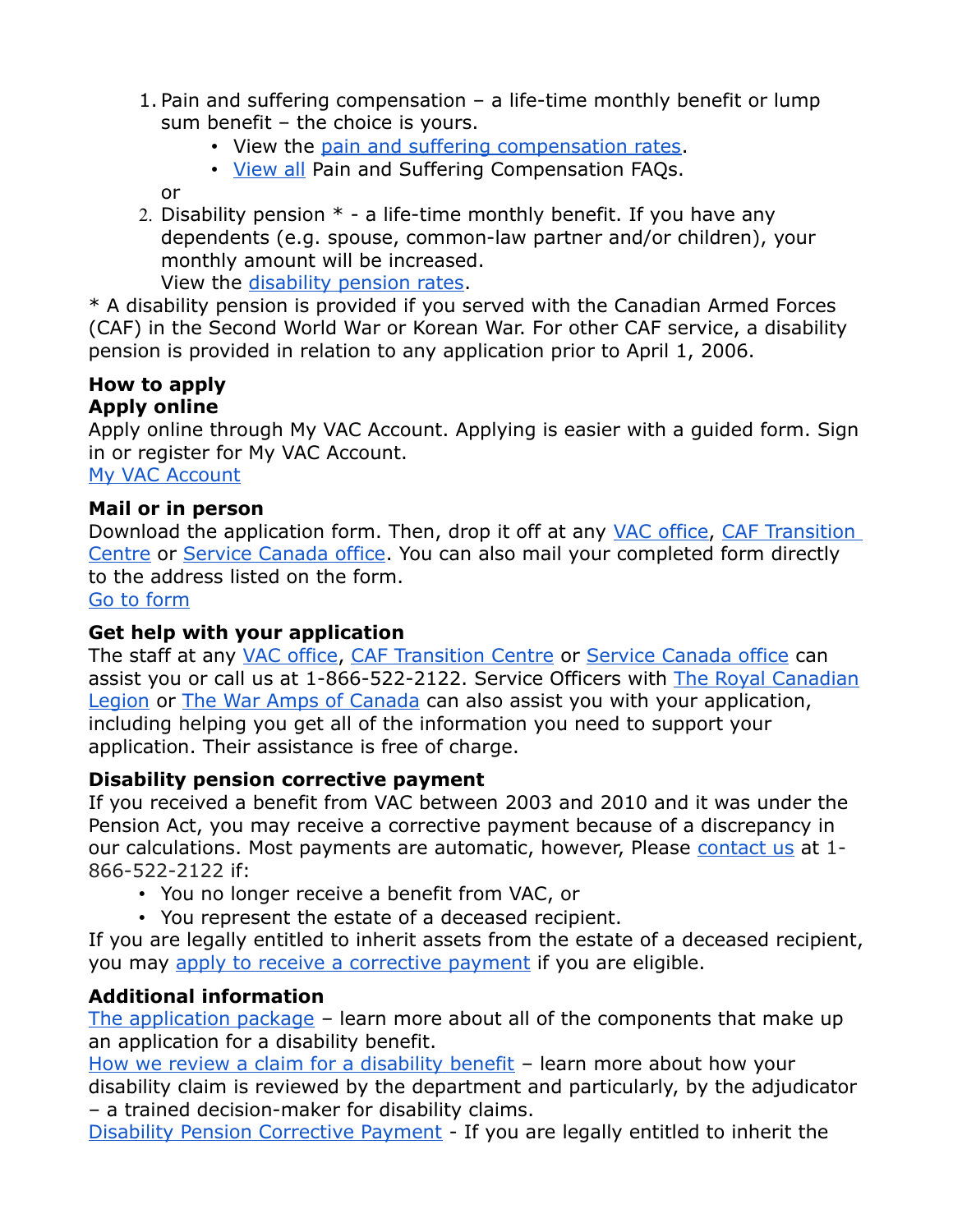assets of a deceased benefit recipient, you may apply to receive the corrective payment.

## **Monthly payment dates - 2022**

- January 28
- February 25
- March 30
- April 28
- May 30
- June 29
- July 28
- August 30
- September 28
- October 28
- November 29
- December 22

## **Reviews and appeals**

If you do not agree with the decision made regarding your application for disability benefits, you may request a Departmental review. Learn more about [reviews and appeals.](https://www.veterans.gc.ca/eng/veterans-rights/how-to-appeal)

## **Reassessment**

If the disability for which you are receiving VAC benefits worsens and medical evidence can show this change in your condition, you can request a reassessment. If the reassessment confirms that your condition has worsened, your disability benefit, will be adjusted accordingly – unless you are already receiving the maximum amount of the benefit. To request a reassessment, your first step should be to [call us or visit your local VAC office.](https://www.veterans.gc.ca/eng/contact)

## **Tools for Adjudication**

[Eligibility Entitlement Guidelines](https://www.veterans.gc.ca/eng/health-support/physical-health-and-wellness/compensation-illness-injury/disability-benefits/benefits-determined/entitlement-eligibility-guidelines/az-intro) – These guidelines are current medical and scientific descriptions of known injuries and diseases related to service. [Table of Disabilities](https://www.veterans.gc.ca/eng/health-support/physical-health-and-wellness/compensation-illness-injury/disability-benefits/benefits-determined/table-of-disabilities) – This table helps the adjudicator assess the level of impairment and the impact that impairment has on your quality of life.

## **Related programs**

[Critical injury benefit](https://www.veterans.gc.ca/eng/financial-support/compensation-illness-injury/critical-injury-benefit) - A one-time payment that recognizes the immediate impact of the most severe and traumatic service-related injuries or diseases.

[Rehabilitation services](https://www.veterans.gc.ca/eng/health-support/physical-health-and-wellness/rehabilitation-services) - Services to improve your health and adjust to life after service.

[Clothing allowance](https://www.veterans.gc.ca/eng/health-support/physical-health-and-wellness/compensation-illness-injury/clothing-allowance) - Monthly payments if you need new or special clothing due to your health issues.

[Treatment Benefits](https://www.veterans.gc.ca/eng/financial-support/medical-costs/treatment-benefits) – Coverage for medical and health related services.

[Benefits for survivors](https://www.veterans.gc.ca/eng/family-caregiver/death-and-bereavement) – Financial support or compensation for the survivors of a disability pensioner or of a member or Veteran who died in service or as a result of a service-related illness or injury.

[Financial advice](https://www.veterans.gc.ca/eng/financial-support/financial-planning/financial-advice) - If you receive a lump-sum payment more than 5% of the current maximum, we can pay up to \$500 for professional advice to help you manage your money effectively.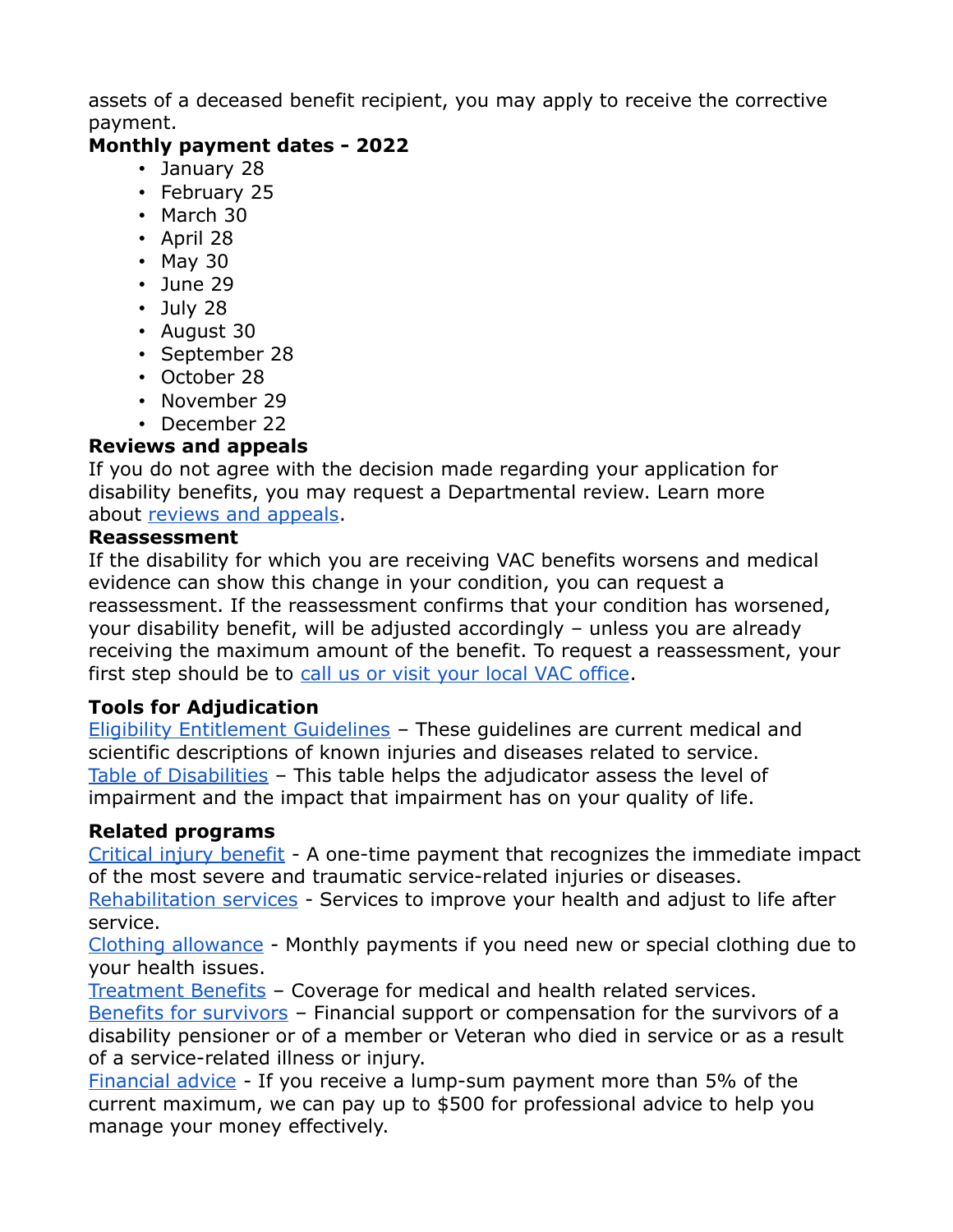[Additional pain and suffering compensation](https://www.veterans.gc.ca/eng/financial-support/income-support/additional-pain-suffering) - Monthly payments in recognition of any severe and permanent disability, related to your military service, which creates a barrier to life after service.

## **Programs related to a disability pension:**

[Attendance allowance](https://www.veterans.gc.ca/eng/health-support/physical-health-and-wellness/compensation-illness-injury/attendance-allowance) - Monthly payments for a disability pensioner whose health needs require daily personal care support.

[Exceptional incapacity allowance](https://www.veterans.gc.ca/eng/health-support/physical-health-and-wellness/compensation-illness-injury/exceptional-incapacity-allowance) - Monthly payments if your illness or injury impacts your quality of life.

## **Frequently asked questions**

## **If I apply for the benefit and get declined, can I appeal?**

Yes. If you are not satisfied with a decision you may apply in writing for a review. Learn more about [your review and appeal options.](https://www.veterans.gc.ca/eng/veterans-rights/how-to-appeal)

**How is my request for Disability Benefits decided?**

Learn more about [how we review a disability benefit claim.](https://www.veterans.gc.ca/eng/art-hub/disability-benefits-review-claim)

## **Are there policies for this program?**

Yes. Read more about the [Disability Benefits](https://www.veterans.gc.ca/eng/about-vac/legislation-policies/policies) policies. [Read more FAQs](https://www.veterans.gc.ca/eng/health-support/physical-health-and-wellness/compensation-illness-injury/disability-benefits/faq) about the disability benefits program.

# **Rheumatoid Arthritis**

## On this page

- [Definition](https://www.veterans.gc.ca/eng/health-support/physical-health-and-wellness/compensation-illness-injury/disability-benefits/benefits-determined/entitlement-eligibility-guidelines/rheumarth#def)
- [Diagnostic Standard](https://www.veterans.gc.ca/eng/health-support/physical-health-and-wellness/compensation-illness-injury/disability-benefits/benefits-determined/entitlement-eligibility-guidelines/rheumarth#dia)
- [Anatomy and Physiology](https://www.veterans.gc.ca/eng/health-support/physical-health-and-wellness/compensation-illness-injury/disability-benefits/benefits-determined/entitlement-eligibility-guidelines/rheumarth#ana)
- [Clinical Features](https://www.veterans.gc.ca/eng/health-support/physical-health-and-wellness/compensation-illness-injury/disability-benefits/benefits-determined/entitlement-eligibility-guidelines/rheumarth#cli)
- [Pension Considerations](https://www.veterans.gc.ca/eng/health-support/physical-health-and-wellness/compensation-illness-injury/disability-benefits/benefits-determined/entitlement-eligibility-guidelines/rheumarth#pen)
- [References](https://www.veterans.gc.ca/eng/health-support/physical-health-and-wellness/compensation-illness-injury/disability-benefits/benefits-determined/entitlement-eligibility-guidelines/rheumarth#ref)

## **Definition**

Rheumatoid Arthritis (RA) is a chronic multisystem disease primarily involving the joints. It is characterized by inflammatory synovitis, joint destruction, muscle atrophy and bone destruction. Other areas of the body which may be affected include the lungs, eyes, blood vessels, and skin.

The guideline excludes Juvenile Rheumatoid Arthritis.

## **Diagnostic Standard**

Diagnosis from a qualified medical practitioner is required. Appropriate history and physical examination data, and reports of relevant investigations must be provided.

Specialist consultation may be necessary in some cases. While investigations may include X-rays, serum rheumatoid factors, serum IgA, and antinuclear,

antiperinuclear, or anti-stratum corneum antibodies, no specific laboratory tests are diagnostic of RA.

A positive rheumatoid factor is found in more than two-thirds of adults with the disease. The predictive value of the presence of rheumatoid factor in determining a diagnosis of RA is poor. The test is not useful as a screening procedure, but can be employed to confirm a diagnosis in individuals with a suggestive clinical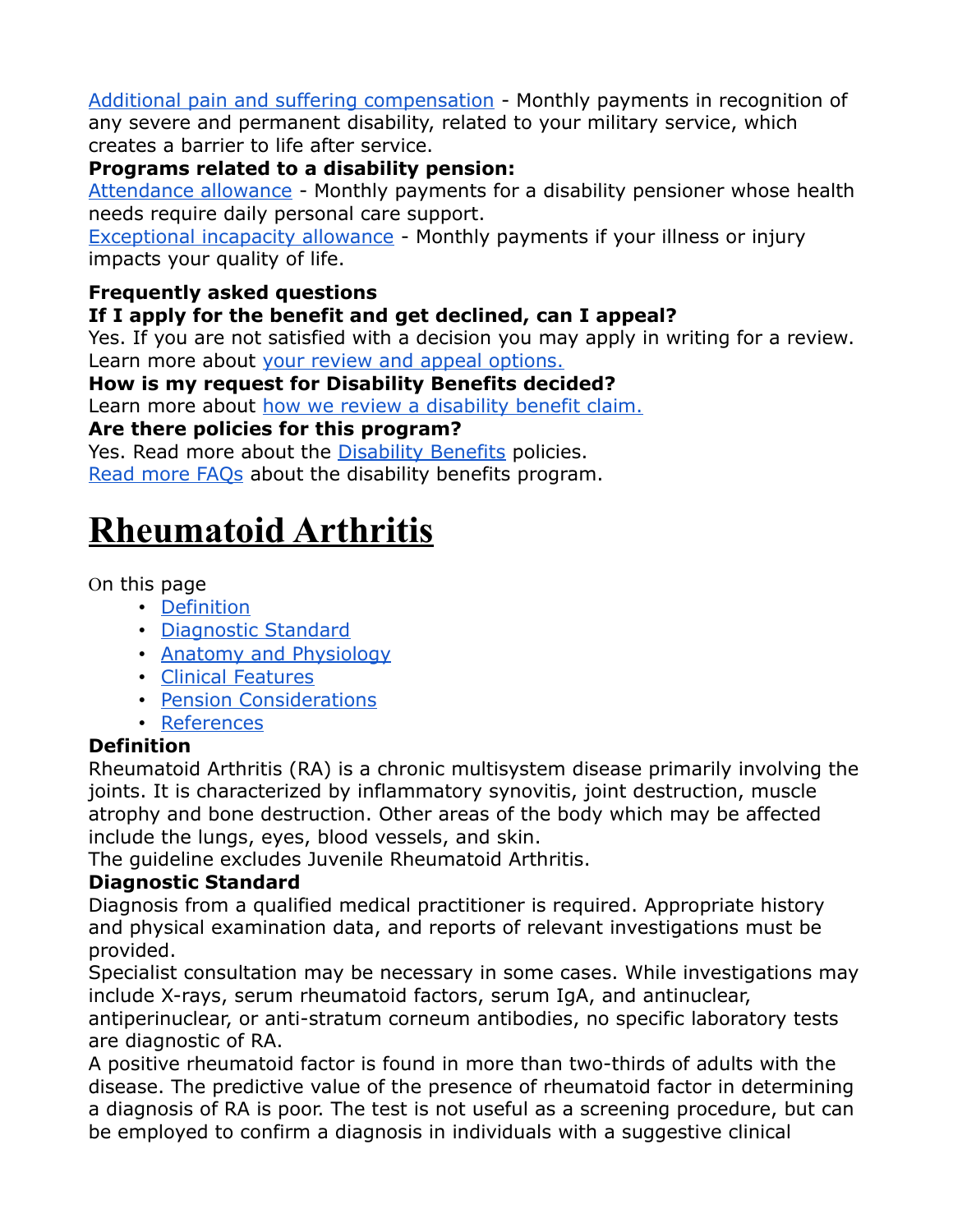presentation and, if present in high titer, to designate those at risk for severe systemic disease. Rheumatoid factor may appear transiently in normal individuals after vaccination or transfusion.

## **Anatomy and Physiology**

The earliest pathology in rheumatoid synovitis is microvascular injury and an increase in the number of synovial cells. The rheumatoid synovium is characterized by the presence of a number of secreted products of activated lymphocytes, macrophages, and fibroblasts. The local production of these cytokines and chemokines appears to account for many of the pathological and clinical manifestations of RA.

## **Clinical Features**

The prevalence of Rheumatoid Arthritis is approximately one percent of the general population, with a three-fold female preponderance. First degree relatives of persons with RA have four times the expected rate of disease.

The incidence of RA rises dramatically during adulthood, the exception being men in their forties through sixties.

Some ethnic groups, such as North American Indians, have a much higher incidence of RA.

Diagnosis may be made primarily on clinical features. These include the presence of four of the following criteria of the 1988 Revised Rheumatism Association Criteria of for Classification of Rheumatoid Arthritis:

- 1.<sup>\*</sup> Morning stiffness in and around joints lasting at least one hour before maximum improvement
- 2.<sup>\*</sup> Arthritis of three or more joint areas
- 3. \* Arthritis of hand joints
- 4. \* Symmetric arthritis
- 5. Rheumatoid nodules
- 6. Serum rheumatoid factor
- 7. Typical radiographic changes erosions or unequivocal boney decalcification localized to, or most marked adjacent to, the involved joints of the hand and wrist

\* (Conditions 1 through to 4 must be present for at least 6 weeks for criteria to be met.)

The clinical course of RA is variable. Some individuals experience mild self-limiting disease, while others have progressively severe disease with extra-articular manifestations which can be life-threatening.

While approximately 10 percent of those affected have an acute onset with severe symptoms and polyarticular involvement developing within a few days, the typical pattern is one of insidious onset with progressive joint involvement occurring over a period of months to years.

In establishing onset, it is to be noted that the initial symptom may have been a minor complaint. Medical attention may not have been sought for a period of time after symptoms commenced, but continuity of symptoms would be evident. The disease course may be slow or rapid, and fluctuate over years. Partial or complete remission may occur, although symptoms inevitably return and involve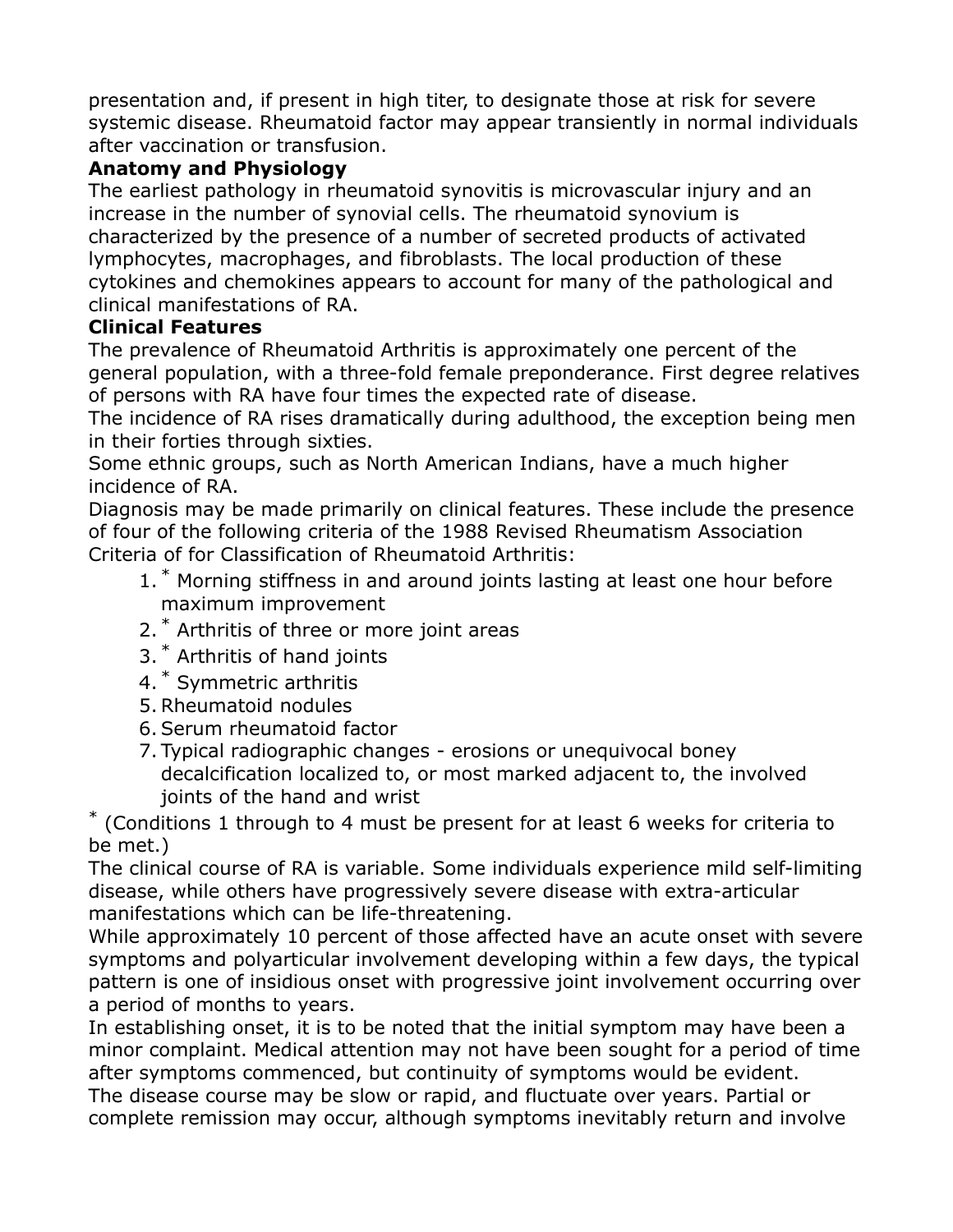previously unaffected joints.

Early symptoms are often non-specific and may include malaise, fatigue and generalized musculoskeletal pain. Pulmonary manifestations (diffuse interstitial fibrosis of nodules in lung parenchyma) may precede more typical manifestations by months to years. Only after several weeks or months do joints become involved, with initial minimal limitation of motion that progresses in severity. Pain, swelling, and tenderness of the joint regions are typical of established RA. Involved joints are swollen, warm, painful and stiff on arising or after inactivity. The pattern of joint involvement varies, but generally the small joints are affected before the larger ones. Symptoms usually appear in the small bones of the feet and hands (metacarpophalangeal and proximal interphalangel joints), followed by the wrists, ankles, elbows and knees. The upper spine, lumbosacral region and hips are rarely involved.

Associated deformities are caused by destruction of tendons, ligaments and joint capsules. The most common deformities (which may also be produced by other conditions or injuries) include:

- Fingers/Thumb
	- boutonniere deformity
	- swan neck deformity
	- ulnar drift (MCPs)
	- subluxation (thumb MCP)
- Wrist
	- radial deviation
	- subluxation
- Elbow
	- valgus deformity
	- proximal subluxations
- Ankle/Hindfoot
	- valgus deformity
- Toes
	- metatarsophalangeal joint subluxations
	- hammer toes
	- claw toes
	- hallux valgus
	- hallux rigidus

The deformed joints have reduced stability and restricted range of motion. Large synovial cysts may develop.

Radiological findings include joint effusions and peri-articular osteopenia. Erosions and narrowing of the joint base with loss of articular cartilage are also seen on xray.

RA in the cricoarytenoid joints may cause hoarseness or life-threatening upper airway obstruction if the joints become fused in adduction. Involvement of the temporomandibular joint may interfere with mastication.

Extra-articular manifestations are common and vary with the duration and severity of the disease. It is important to recognize that some of these manifestations may be caused by factors other than RA. The following are some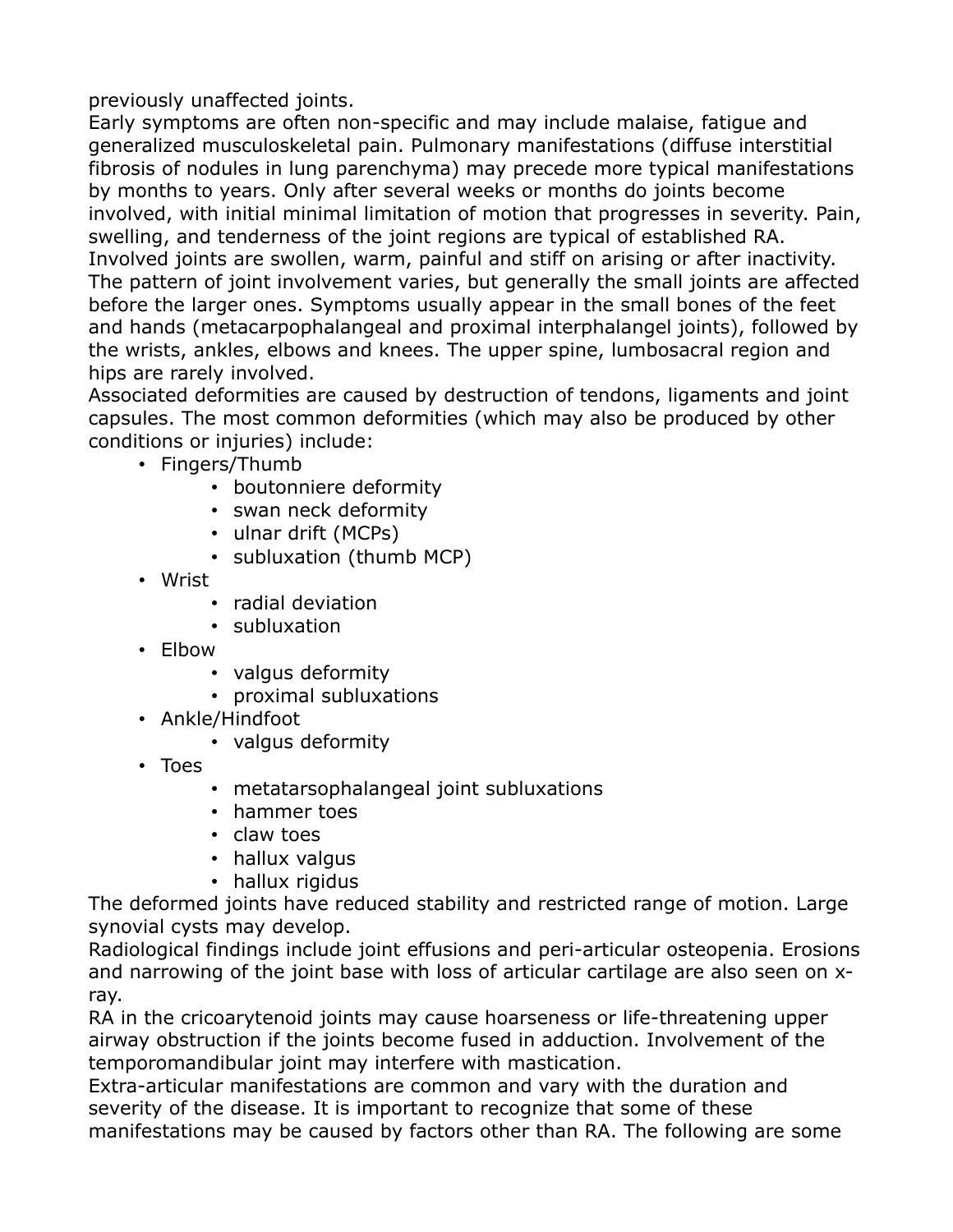of the extra-articular manifestations produced by RA:

- rheumatoid vasculitis often manifesting as distal gangrene and/or skin ulceration of lower extremities
- pulmonary disease diffuse interstitial fibrosis or nodule(s) in lung parenchyma
- rheumatoid nodule(s)
- eye involvement keroconjunctivitis sicca (Sjogrens syndrome); uveitis is seen occasionally
- nerve entrapment depending on the particular joint involved
- osteoporosis in the area of affected joints, or generalized, if RA results in significant and prolonged immobility

## **Pension Considerations**

On this page

- [A. Causes And / Or Aggravation](https://www.veterans.gc.ca/eng/health-support/physical-health-and-wellness/compensation-illness-injury/disability-benefits/benefits-determined/entitlement-eligibility-guidelines/rheumarth#cause)
- [B. Medical Conditions Which Are To Be Included In Entitlement /](https://www.veterans.gc.ca/eng/health-support/physical-health-and-wellness/compensation-illness-injury/disability-benefits/benefits-determined/entitlement-eligibility-guidelines/rheumarth#condition)  [Assessment](https://www.veterans.gc.ca/eng/health-support/physical-health-and-wellness/compensation-illness-injury/disability-benefits/benefits-determined/entitlement-eligibility-guidelines/rheumarth#condition)
- [C. Common Medical Conditions Which May Result In Whole Or In Part](https://www.veterans.gc.ca/eng/health-support/physical-health-and-wellness/compensation-illness-injury/disability-benefits/benefits-determined/entitlement-eligibility-guidelines/rheumarth#treat)  [From Rheumatoid Arthritis And / Or Its Treatment](https://www.veterans.gc.ca/eng/health-support/physical-health-and-wellness/compensation-illness-injury/disability-benefits/benefits-determined/entitlement-eligibility-guidelines/rheumarth#treat)
- 1. Causes And / Or Aggravation

The timelines cited below are not binding. each case should be adjudicated on the evidence provided and its own merits.

1. Idiopathic

Only modest progress has been made in determining the cause of RA. The vast majority of persons with RA have no known external cause. A variety of studies suggests that a blend of environmental and genetic factors is responsible.

- 2. Genetic susceptibility prior to clinical onset There are a number of genetic variables which affect the development of RA. The HLA-DR4 gene product is found in the majority of persons with classic symptoms; however, this gene type is also found in the population not affected by RA.
- 3. Exposure to silica dust prior to clinical onset or aggravation Crystalline silica, or quartz, is an abundant mineral found in sand, rock (mainly granite), and soil. High-level exposure to respirable silica dust can cause chronic inflammation and fibrosis in the lung and other organs. The pathophysiological role of silica dust in RA may be based on its effects on the immune system.

*For silica dust exposure to cause or aggravate RA*, the following should be evident:

- Heavy exposure to silica dust, such as might occur in an environment where granite or quartz is being drilled or excavated, should occur over an approximate 10 year period; and
- Signs/symptoms of RA should develop during the exposure or within 25 years of cessation of the exposure.

*Occupations associated with silica dust exposure include*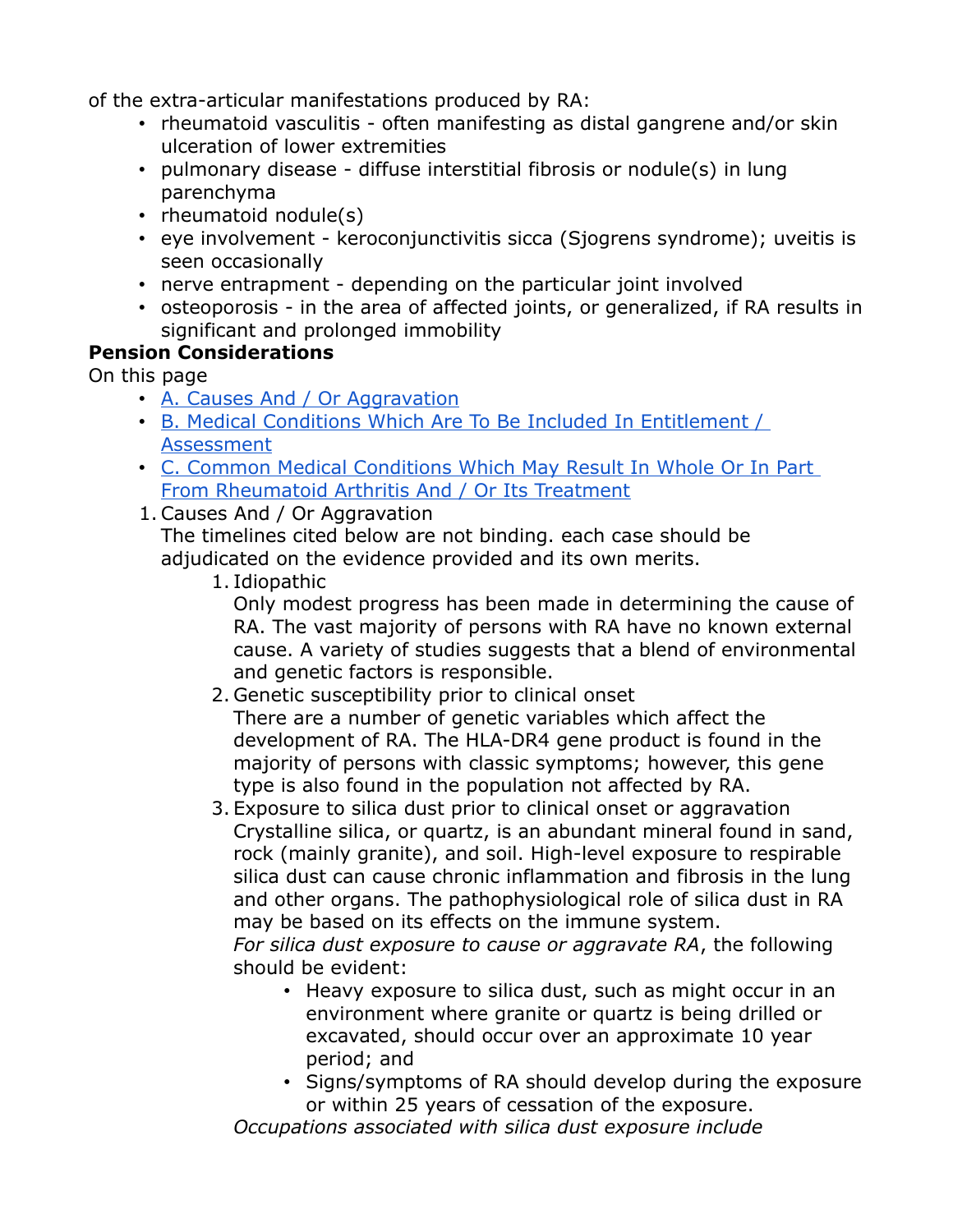## *sandblaster and smelter.*

- 4. Inability to obtain appropriate clinical management
- Exclusions:

Despite research efforts to date, there is a lack of sufficient evidence at this time to establish for pension purposes causation and/or aggravation between the following and RA:

- 5. Infectious etiology
- 6. Immunization
- 7. Physical trauma
- 8. Stress
- 2. Medical Conditions Which Are To Be Included In Entitlement / Assessment
	- 1. rheumatoid nodules
- 3. Common Medical Conditions Which May Result In Whole Or In Part From Rheumatoid Arthritis And / Or Its Treatment
	- 1. Nerve entrapment where caused by RA, for example:
		- wrist joint: median nerve resulting in carpal tunnel syndrome
		- elbow joint: ulnar nerve entrapment
		- knee joint: peroneal nerve entrapment
	- 2. Aortic regurgitation
	- 3. Cardiac conduction abnormalities
	- 4. Interstitial fibrosis
	- 5. Nodular lung disease
	- 6. Systemic rheumatoid vasculitis:
		- Distal arteritis (ranging from splinter hemorrhage to gangrene)
		- Cutaneous ulceration (including pyoderma gangrenosum)
		- Peripheral neuropathy
		- Arteritis of viscera, including heart, lungs, bowel, kidney, liver, spleen, pancreas, lymph nodes, and testis
		- Palpable purpura
	- 7. Anemia
	- 8. Osteoporosis/stress fractures
	- 9. Scleritis/episcleritis
	- 10.Felty's syndrome

## **References for Rheumatoid Arthritis**

- 1. Australia. Department of Veterans Affairs: medical research in relation to Statement of Principles concerning Rheumatoid Arthritis [Instrument 126 of 1996], which cites the following as references:
	- 1. Medline on Silverplatter 1996 Edition. U.S. National Library of Medicine. CD-ROM SET *Silverplatter International N.V.* using Silverplatter's PC-SPIRS v3.3 software (current to March 1996) Available from Silverplatter Information Inc. Norwood Massachusetts USA. Accessed 1996 March 20.
	- 2. Zvaifler NJ (1989) Etiology and pathogenesis of rheumatoid arthritis *Arthritis and Allied Conditions. A Textbook of*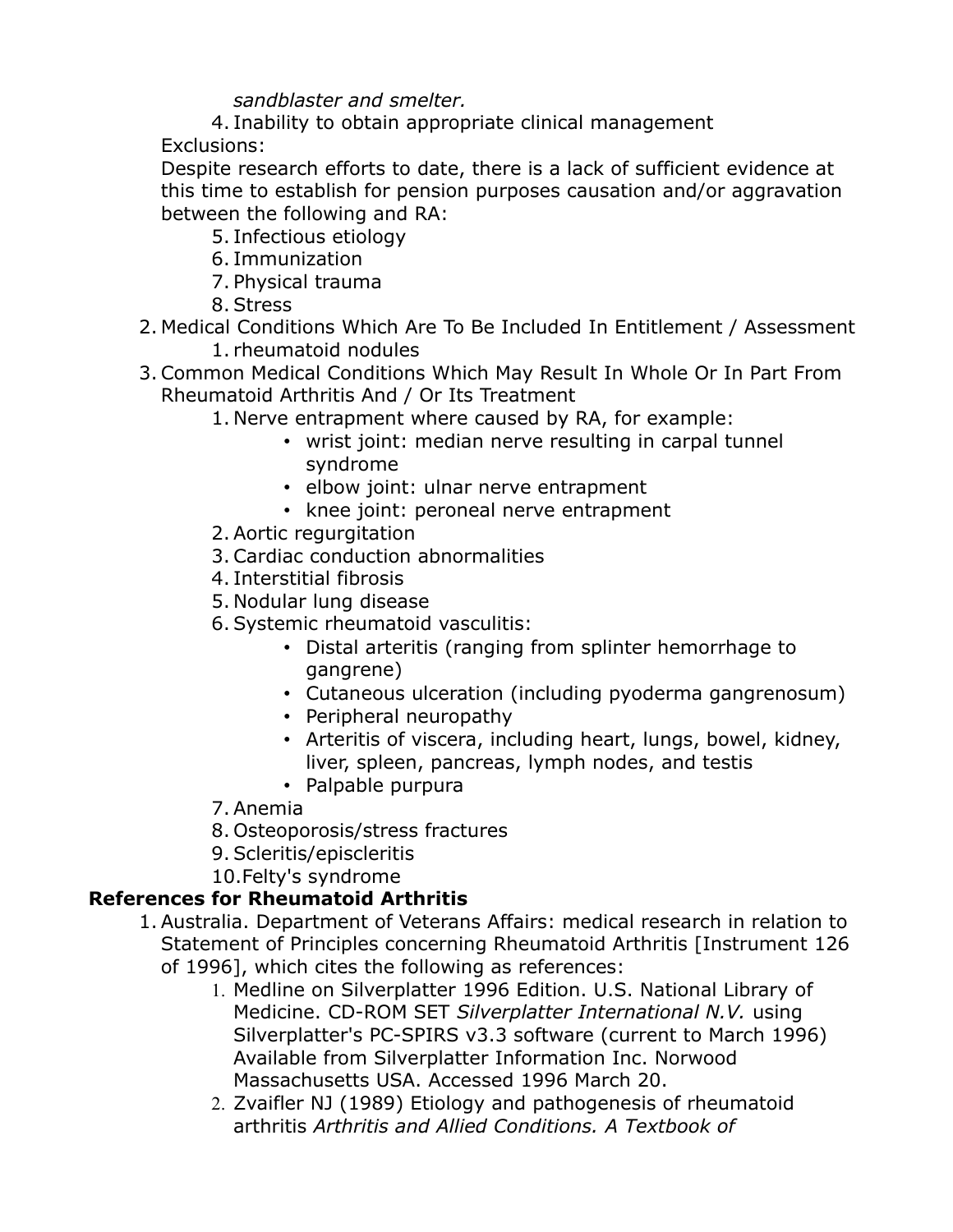*Rheumatology Eleventh Edition*. McCarty DJ (Ed). Lea and Febiger Philadelphia. Section IV Chapter 40 pp 659-660.

- 3. Lipsky PE (1994) Rheumatoid arthritis. *Harrison's Principles of Internal Medicine 13th* Ed. Isselbacher KJ, Braunwald E, Wilson JD, Martin JB, Fauci AS, & Kasper DL (Editors) McGraw-Hill New York. Chapter 285 pp 1648-1655.
- 4. Arnett FC, Edworthy SM, Bloch DA, McShane DJ, Fries JF, Cooper NS, Healy LA, Kaplan SR, Liang MH, Luthra HS, Medsger TA, Mitchell DM, Neustadt DH, Pinals RS, Schaller JG, Sharp JT, Wilder RL and Hunder GG (1988) The American Rheumatism Association 1987 revised criteria for classification of rheumatoid arthritis. *Arthritis and Rheumatism.* Vol 31 No 3 pp 315-324.
- 2. Cotran, Ranzi S., Vinay Kumar and Tucker Collins. *Robbins Pathologic*  Basis of Disease. 6<sup>th</sup> ed. Toronto: W.B. Saunders, 1999.
- 3. Dee, Roger, Lawrence C. Hurst, et al. *Principles of Orthopedic Practice*. 2<sup>nd</sup> ed. Montreal: McGraw-Hill, 1997.
- 4. Fauci, Anthony S. and Eugene Braunwald, et al, eds. *Harrison's Principles of Internal Medicine*. 14th ed. Montreal: McGraw-Hill, 1998.
- 5. Klockars, M., et al. 1987. Silica exposure and Rheumatoid Arthritis: a follow-up study of granite workers 1940-81. British Medical Journal. vol 294:pp 997-1000.
- 6. Parks, C.G., K. Conrad and G.S. Cooper. Oct 1999. Occupational exposure to crystalline silica and autoimmune disease. Environ Health Perspect, 107 Suppl 5: 793-802. Retrieved June 7, 2001 from MEDLINE.
- 7. Ruddy, Shaun, et al, eds. *Kelley's Textbook of Rheumatology*. 6th ed. Toronto: W.B. Saunders, 2001.

## I**N THE MEDIA**

[History and safety served with new railing at Chilliwack's All Sappers' Memorial](http://sm1.multiview.com/t/gcH1AAhbaBPWOCCiQMIByC2NiEJaaDJyQA4IeaaaaDJyBRJUD-qaa?m=0XkUyTulmblek~25x7Ules.glm~amp;k=mlWikhgzYpXsW~25BtiXse.uX0~amp;e=Ik~amp;4=)  [Park](http://sm1.multiview.com/t/gcH1AAhbaBPWOCCiQMIByC2NiEJaaDJyQA4IeaaaaDJyBRJUD-qaa?m=0XkUyTulmblek~25x7Ules.glm~amp;k=mlWikhgzYpXsW~25BtiXse.uX0~amp;e=Ik~amp;4=)

[Canadian Special Operations Forces Command to carry out training exercises](http://sm1.multiview.com/t/gcH1AAhbaBPWOCCiQMIByC2NiEJaaDJyQA4IeaaaaDJyBRJUD-qaa?m=0XkUyTulmblek~25x7Ules.glm~amp;k=mlWikhgzYpXsW~25BtiXse.uX0~amp;e=k~amp;q=)  [near Barrie](http://sm1.multiview.com/t/gcH1AAhbaBPWOCCiQMIByC2NiEJaaDJyQA4IeaaaaDJyBRJUD-qaa?m=0XkUyTulmblek~25x7Ules.glm~amp;k=mlWikhgzYpXsW~25BtiXse.uX0~amp;e=k~amp;q=)

[Inconduite sexuelle: les Forces armées doivent changer de fond en comble](http://sm1.multiview.com/t/gcH1AAhbaBPWOCCiQMIByC2NiEJaaDJyQA4IeaaaaDJyBRJUD-qaa?m=0XkUyTulmblek~25x7Ules.glm~amp;k=mlWikhgzYpXsW~25BtiXse.uX0~amp;e=m~amp;q=) [Canadian armoured vehicles arrive in Ukraine but they're not fit for front line,](http://sm1.multiview.com/t/gcH1AAhbaBPWOCCiQMIByC2NiEJaaDJyQA4IeaaaaDJyBRJUD-qaa?m=0XkUyTulmblek~25x7Ules.glm~amp;k=mlWikhgzYpXsW~25BtiXse.uX0~amp;e=o~amp;q=)  [experts say](http://sm1.multiview.com/t/gcH1AAhbaBPWOCCiQMIByC2NiEJaaDJyQA4IeaaaaDJyBRJUD-qaa?m=0XkUyTulmblek~25x7Ules.glm~amp;k=mlWikhgzYpXsW~25BtiXse.uX0~amp;e=o~amp;q=)

[Prince George soldier receives award for helping save family following fiery](http://sm1.multiview.com/t/gcH1AAhbaBPWOCCiQMIByC2NiEJaaDJyQA4IeaaaaDJyBRJUD-qaa?m=0XkUyTulmblek~25x7Ules.glm~amp;k=mlWikhgzYpXsW~25BtiXse.uX0~amp;e=i~amp;q=)  [crash](http://sm1.multiview.com/t/gcH1AAhbaBPWOCCiQMIByC2NiEJaaDJyQA4IeaaaaDJyBRJUD-qaa?m=0XkUyTulmblek~25x7Ules.glm~amp;k=mlWikhgzYpXsW~25BtiXse.uX0~amp;e=i~amp;q=)

[Jacques Bouchard lance un livre sur le seul pilote canadien mort au combat en](http://sm1.multiview.com/t/gcH1AAhbaBPWOCCiQMIByC2NiEJaaDJyQA4IeaaaaDJyBRJUD-qaa?m=0XkUyTulmblek~25x7Ules.glm~amp;k=mlWikhgzYpXsW~25BtiXse.uX0~amp;e=r~amp;q=)  [Gaspésie pendant la Seconde Guerre mondiale](http://sm1.multiview.com/t/gcH1AAhbaBPWOCCiQMIByC2NiEJaaDJyQA4IeaaaaDJyBRJUD-qaa?m=0XkUyTulmblek~25x7Ules.glm~amp;k=mlWikhgzYpXsW~25BtiXse.uX0~amp;e=r~amp;q=)

## **STAY IN TOUCH WITH THESE CF NEWSPAPERS**

## **Base/Wing — Newspaper**

14 Wing Greenwood — [The Aurora](http://sm1.multiview.com/t/gcH1AAhbaBPWOCCiQMIByC2NiEJaaDJyQA4IeaaaaDJyBRJUD-qaa?m=0XkUyTulmblek~25x7Ules.glm~amp;k=mlWikhgzYpXsW~25BtiXse.uX0~amp;e=v~amp;q=) 17 Wing Winnipeg — [The Voxair](http://sm1.multiview.com/t/gcH1AAhbaBPWOCCiQMIByC2NiEJaaDJyQA4IeaaaaDJyBRJUD-qaa?m=0XkUyTulmblek~25x7Ules.glm~amp;k=mlWikhgzYpXsW~25BtiXse.uX0~amp;e=w~amp;q=)